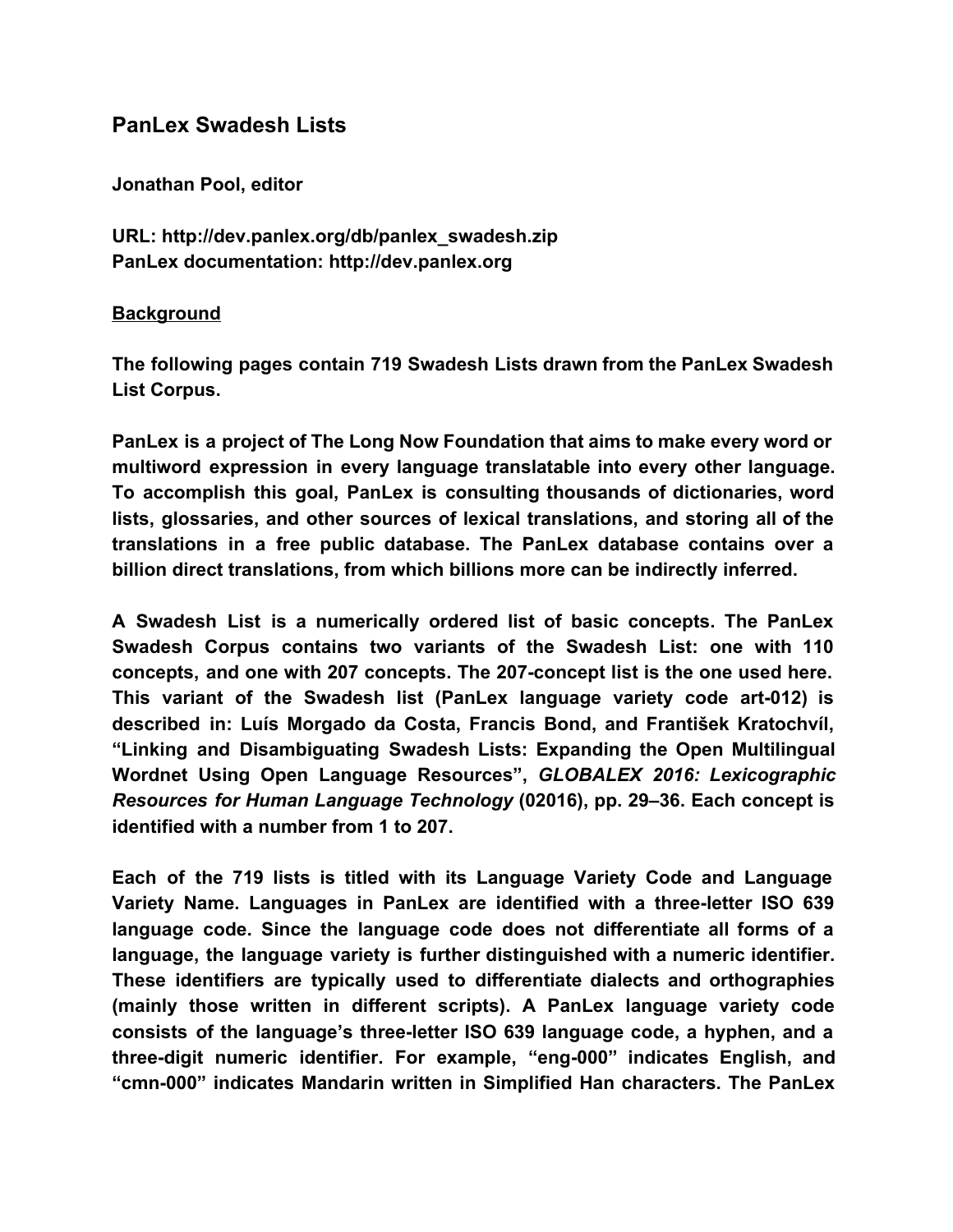**Language Variety Name is the variety's autoglossonym (name of the variety in the variety itself), if available, or a commonly-used name in another language variety, if not. For example, "English" is the name of English and "**现代标准汉语**" is the name of Mandarin written in Simplified Han characters.**

**There are over 10,000 language varieties in the PanLex database, but only 719 Swadesh Lists here. In order for a Swadesh 207 list to be included in the PanLex Swadesh Corpus, at least 75% of the 207 expressions must have a translation attested in the PanLex Database. This results in 796 lists in the original corpus. From this list we have removed artificial languages (used in PanLex mainly for international standards and other terminology sets) and less prominent varieties of a language, which include (usually) secondary writing systems or (occasionally) minority dialects of that language.**

**PanLex is compiled from thousands of sources. These sources are of varying quality and are not always consistent with each other. This messiness is inevitably reflected in the Swadesh Lists here. The complete list of PanLex sources is available a[t](https://panlex.org/tech/plrefs.shtml) <https://panlex.org/tech/plrefs.shtml>.**

## **Accessing the Swadesh Lists via NLTK**

**NLTK (Natural Language Toolkit) is a Python module for natural language processing. It contains convenient interfaces to numerous corpora, including the PanLex Swadesh Corpus. If you would like to access the PanLex Swadesh Lists via NLTK, you should install NLTK (<http://www.nltk.org/install.html>) and download the PanLex Swadesh Corpus (<http://www.nltk.org/data.html>). To use the corpus from NLTK, follow the instructions at <http://www.nltk.org/book/ch02.html#comparative-wordlists>, replacing "swadesh" with "swadesh110" or "swadesh207".**

## **Credits**

**The PanLex Project staff are:**

**Jonathan Pool, project director David Kamholz, lexical data specialist Susan Colowick, research associate Alex DelPriore, source analyst Gary Krug, source analyst**